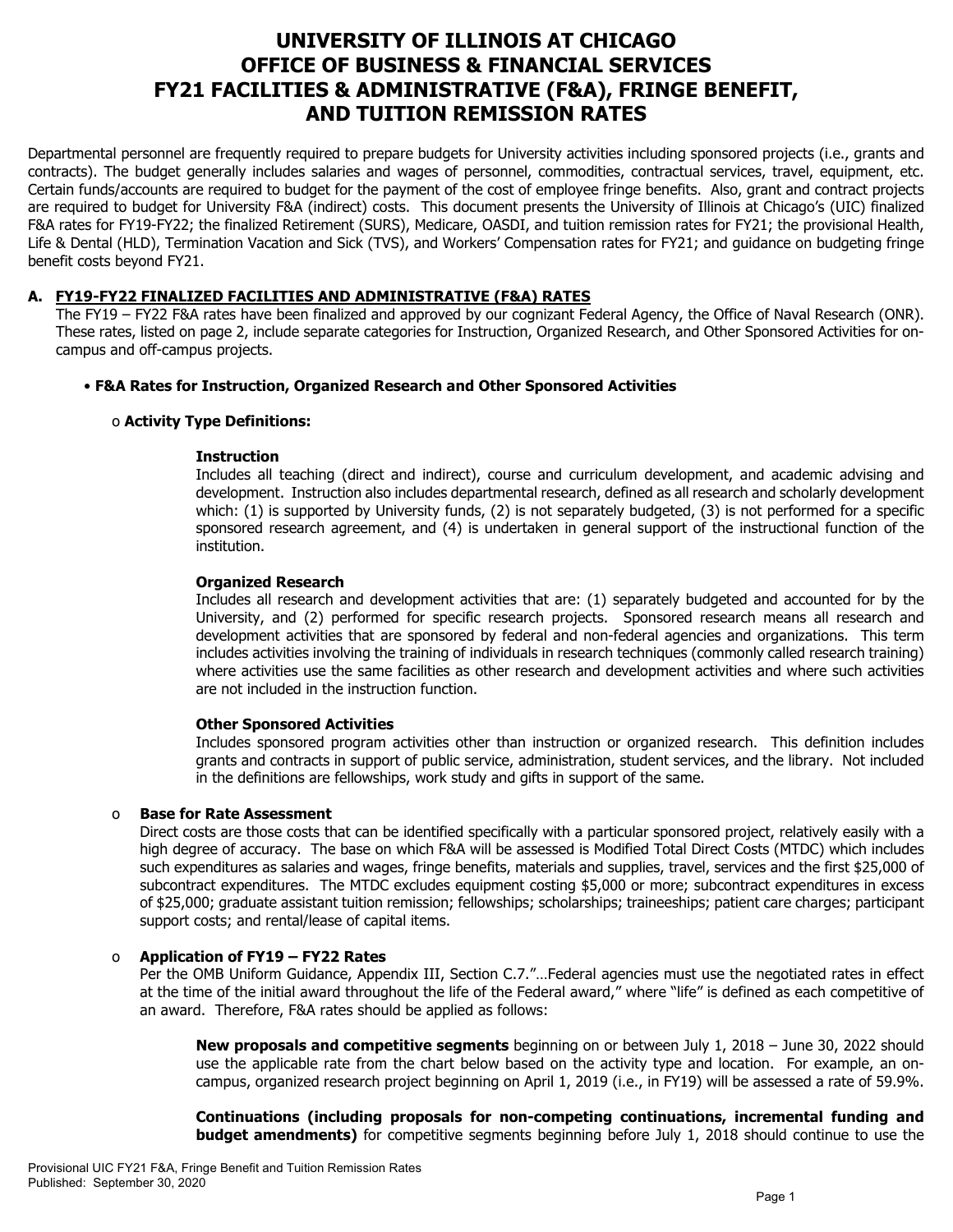applicable F&A rate in effect at the beginning of the competitive segment and specified in the original award document. For example, an on-campus, instruction project beginning on April 1, 2018 (i.e., in FY18) should continue to be assessed an F&A rate of 42.4% (see FY18 rates here).

#### Use of On-/Off-Campus Rate

The on-campus rate should be used for proposals where all work is done using University facilities. The On-Campus rate is to be assessed except when a portion of the sponsored agreement is performed at an off-campus site. The criteria for utilization of the off-campus rate consists of all of the following: (a) performance at the off-campus site must be on a continuous basis; intermittent performance is not sufficient; (b) the University personnel working or engaged on the project must be physically located at an off-campus site; and (c) the off-campus performance must be of sufficient duration; normally a full semester, summer term or period of performance of the sponsored agreement. The space on the South Campus and at 2242 W Harrison that the University leases to UIC departments is considered off-campus. The off-campus rate will be used for the off-campus portion of the work on a sponsored agreement.

Off-campus costs may include costs incurred at the off-campus site for salaries, related benefits, supplies, utility costs, rent, local travel and other similar costs, which are treated as direct. Travel to and from an off-campus site is considered an offcampus cost.

| <b>Chicago Campus Facilities and Administrative (F&amp;A) Rates</b>          |                  |  |  |  |  |
|------------------------------------------------------------------------------|------------------|--|--|--|--|
| <b>Finalized FY19-FY22 Rates</b>                                             | <b>FY19-FY22</b> |  |  |  |  |
| Instruction                                                                  | 40.6%            |  |  |  |  |
| Organized Research                                                           | 59.9%            |  |  |  |  |
| <b>Other Sponsored Activities</b>                                            | 36.0%            |  |  |  |  |
| All Off-Campus Awards (Instruction, Organized Research, and Other Sponsored) | 26.0%            |  |  |  |  |

#### • **F&A Rates for Clinical Drug Trials**

#### o **Definition**

These include studies performed for private sponsors which involve human subjects in drug protocols.

#### o **Base for Rate Assessment**

The base for rate assessment is total direct costs. Total direct costs include all costs charged to a sponsored program account, excluding indirect costs, costs of education allowance and administrative allowances.

#### o **FY21 F&A Rate for Clinical Drug Trials** Clinical drug trials are assessed at a rate of 25.0%. This rate was established during FY1994 for non-federally funded clinical drug studies and is applied to Total Direct Costs (TDC)

# **B. FY21 GRADUATE ASSISTANT TUITION REMISSION RATE (SPONSORED ACCOUNTS)**

The Fiscal Year 2021 graduate assistant tuition remission rate will remain 42%. Salaries of graduate assistants with tuition and fee waivers are the base for the assessment of the tuition remission rate. This rate is applied to all GA/RA/TAs working on sponsored programs. Please note that the campus also assesses a "GA tuition remission benefit cost" charge on non-sponsored accounts. More information on this charge is available here: [Memo on Tuition Remission for Graduate Assistants](https://www.obfs.uillinois.edu/common/pages/DisplayFile.aspx?itemId=436386).

# **C. FY21 FRINGE BENEFITS RATES (PROVISIONAL AND FINALIZED)**

Fringe benefit rates are updated annually and audited and approved by the Federal government near the beginning of each fiscal year. Unlike facilities and administrative cost rates, changes in fringe benefit rates are assessed immediately when they become effective, even if the budgeted rates are different. The UIC FY21 Fringe Benefit rates included in the table on pages 3 and 4 are effective July 1, 2020 with BW 16 and MN 8 pay periods (with the exception of Retirement, which is effective with BW 15 and MN 7). The Retirement (SURS), Medicare, and OASDI rates are finalized; however, the Health, Life & Dental (HLD), Termination Vacation and Sick (TVS), and Workers' Compensation rates are provisional. Please refer to *[System Human Resource Services](https://www.hr.uillinois.edu/benefits/)* for detailed information on State of Illinois Plans, Eligibility for State Benefit Plans, and Part-Time Insurance Eligibility for additional fringe benefit eligibility information. Contact [Payroll](https://www.obfs.uillinois.edu/payroll/customer-service/) for assistance with the Substantial Presence test and for additional fringe benefit information related to residents on J-1, J-2, F-1 and F-2 visas.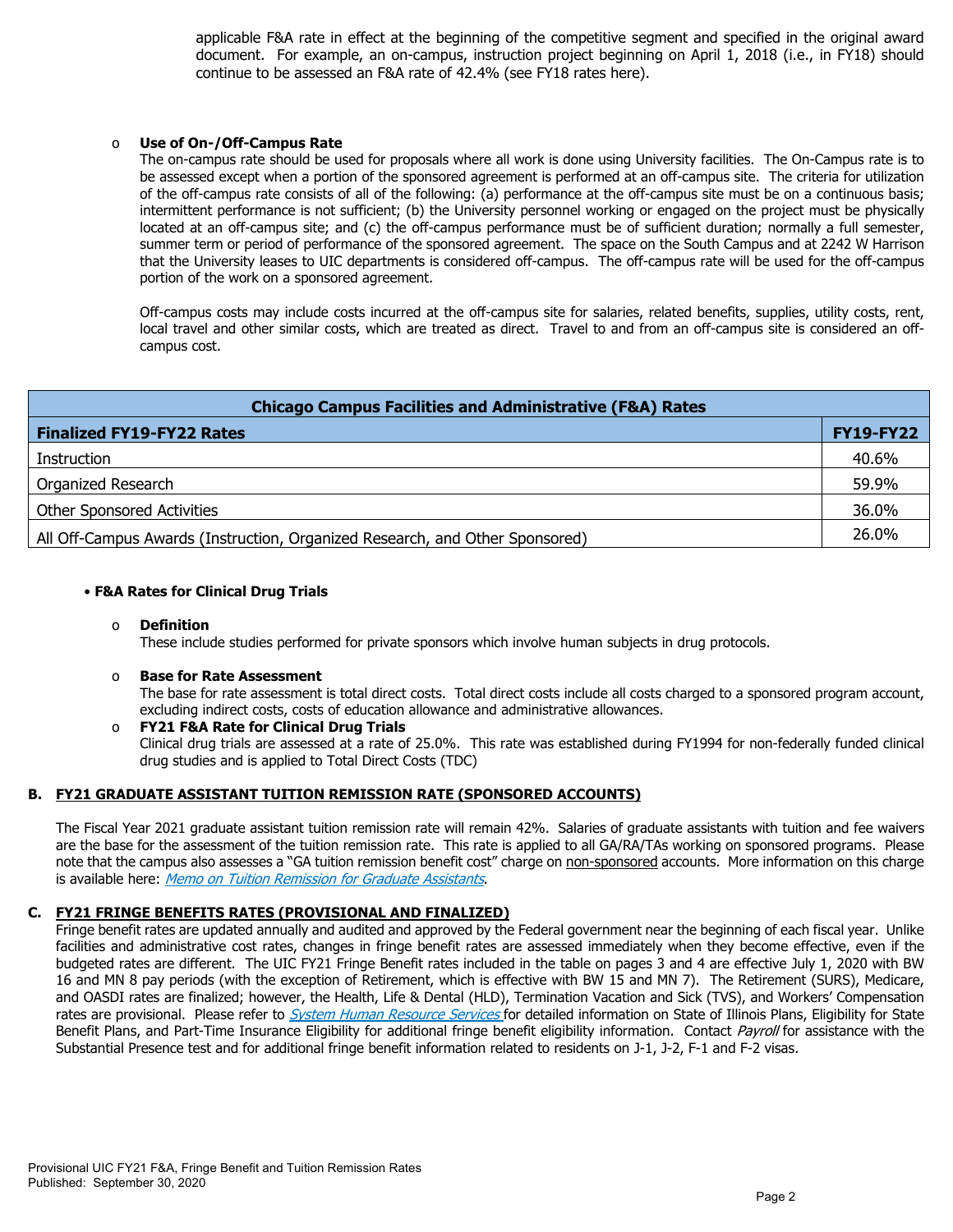The following 2 charts detail the fringe benefit costs by appointment type. The first chart below, details fringe benefit charges to sponsored accounts. The second chart on the following page details fringe benefit charges to non-sponsored accounts. The primary differences between the 2 charts are highlighted in yellow on each chart.

# **CHICAGO CAMPUS FY21 FRINGE BENEFIT RATES APPLICABLE TO SPONSORED PROJECTS**

This Chart Details Fringe Benefit Rates for Appointments Commonly Charged to Sponsored Projects; It is for Budgeting Purposes and is Not Intended to be Used as a Basis for Determining Benefits Eligibility\*

| <b>Appointment</b>                                                                                            | <b>Total Fringe</b><br><b>Benefits Rate</b> | <b>Finalized</b><br><b>Retirement</b><br>$(SURS)$ ** | <b>Provisional</b><br>Health, Life<br>& Dental | <b>Provisional</b><br><b>Workers'</b><br>$Comp+$ | <b>Provisional</b><br>Term.<br><b>Vacation/Sick</b> | <b>Finalized</b><br>Medicare# | <b>Finalized</b><br><b>OASDI</b> |
|---------------------------------------------------------------------------------------------------------------|---------------------------------------------|------------------------------------------------------|------------------------------------------------|--------------------------------------------------|-----------------------------------------------------|-------------------------------|----------------------------------|
| Academic and Non-Academic Employees<br>Eligible for SURS and Insurance*                                       | 38.38%                                      | 12.70%                                               | 23.36%                                         | 0.01%                                            | $0.86\%$                                            | 1.45%                         |                                  |
| Academic and Non-Academic Employees<br>Eligible for SURS, but Ineligible for Insurance*                       | <b>15.02%</b>                               | 12.70%                                               |                                                | 0.01%                                            | $0.86\%$                                            | 1.45%                         |                                  |
| Hourly Student Employees Enrolled 6 hours or More (Fall / Spring)<br>Or Enrolled 3 hours or More (Summer)     | 0.01%                                       |                                                      |                                                | 0.01%                                            |                                                     |                               |                                  |
| Hourly Student Employees Enrolled Less Than 6 hours (Fall / Spring)<br>Or Enrolled Less Than 3 hours (Summer) | 7.66%                                       |                                                      |                                                | 0.01%                                            |                                                     | 1.45%                         | 6.20%                            |
| GA/RA/TAs Enrolled 6 hours or More (Fall / Spring)<br>Or Enrolled 3 hours or More (Summer)                    | 4.31%                                       |                                                      | $4.30\%$                                       | 0.01%                                            |                                                     |                               |                                  |
| GA/RA/TAs Enrolled Less Than 6 hours (Fall / Spring)<br>Or Enrolled Less Than 3 hours (Summer)                | <b>11.96%</b>                               |                                                      | 4.30%                                          | $0.01\%$                                         |                                                     | 1.45%                         | 6.20%                            |
| <b>Hospital Residents</b>                                                                                     | 37.51%                                      | 12.70%                                               | 23.36%                                         |                                                  |                                                     | 1.45%                         |                                  |
| Academic and Non-Academic Employees<br>Ineligible for SURS and Insurance*                                     | 7.66%                                       |                                                      |                                                | 0.01%                                            |                                                     | 1.45%                         | 6.20%                            |
|                                                                                                               |                                             |                                                      |                                                |                                                  |                                                     |                               |                                  |

Research Associates receive fringe benefits that are consistent with their appointment type, detailed above.

Retired employees who are rehired by the University are assessed for Term. Vacation and Sick (0.86%), Medicare (1.45%) and Workers' Comp (0.01%).

Fellowships are not assessed fringe benefits.

\*Please refer to the [System Human Resource Services](https://www.hr.uillinois.edu/benefits/) for detailed information on State of Illinois Plans, Eligibility for State Benefit Plans, and Part-Time Insurance Eligibility.

\*\* For employees who have elected the self-managed plan, the actual rate of 7.6% will be charged.

\*\* The current annual compensation limit for SURS is \$285,000 (for participants certified on or after July 1, 1996) and \$115,928.92 for new employees hired as of January 1, 2011. † For Auxiliary Services, the Worker's Compensation rate is 0.26%.

‡This chart includes a Medicare charge for employees hired after 4/1/86. There are no Medicare charges for employees hired before that date.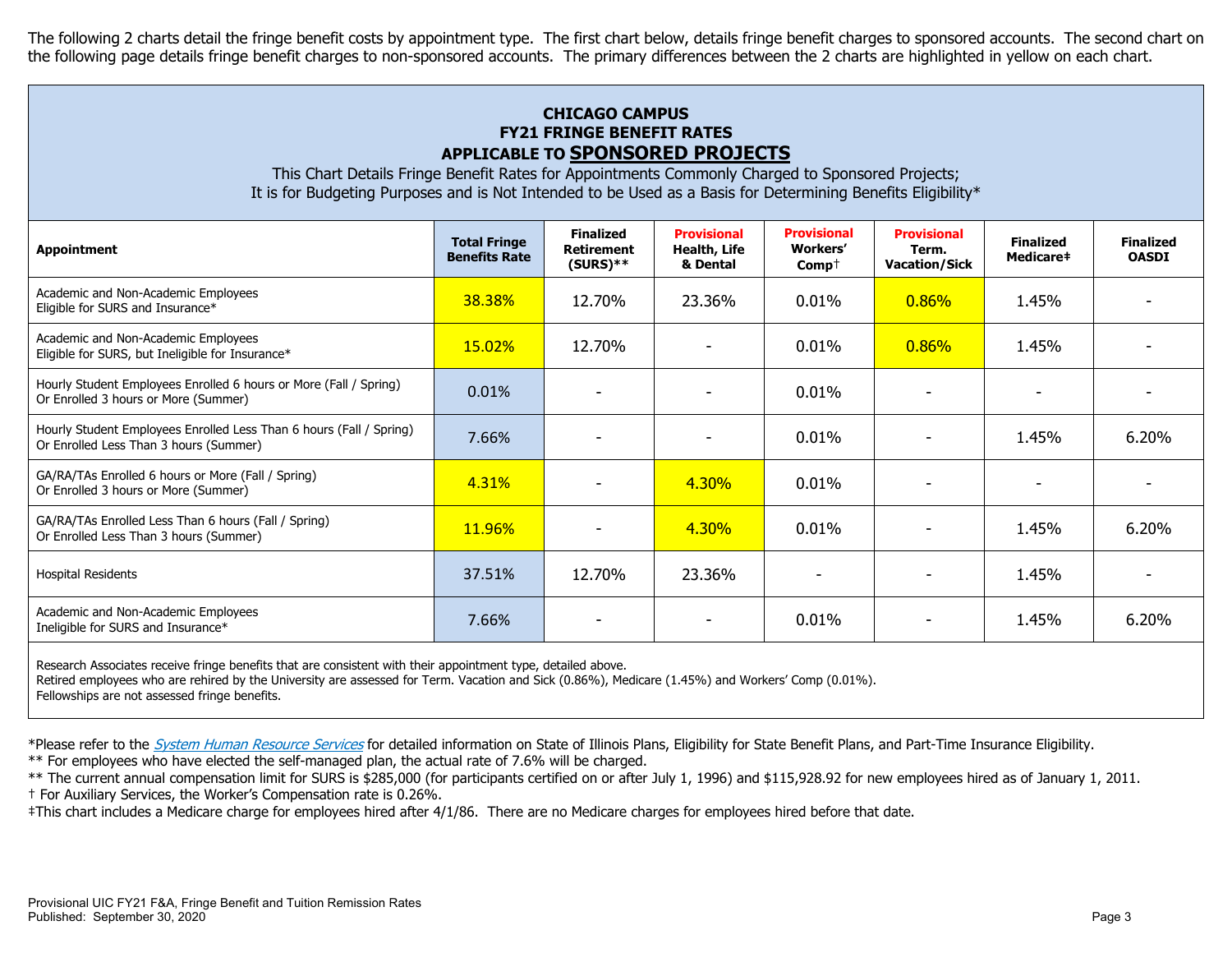# **CHICAGO CAMPUS FY21 FRINGE BENEFIT RATES APPLICABLE TO OTHER ASSESSED ACCOUNTS**

(ADMINISTRATIVE ALLOWANCES, ICR, PRIVATE UNRESTRICTED GIFTS, ETC) This Chart Details Fringe Benefit Rates for Appointments Commonly Charged to Other Assessed Accounts; It is for Budgeting Purposes and is Not Intended to be Used as a Basis for Determining Benefits Eligibility\*

| Appointment                                                                                                   | <b>Total Fringe</b><br><b>Benefits Rate</b> | <b>Finalized</b><br><b>Retirement</b><br>$(SURS)$ ** | <b>Provisional</b><br>Health, Life<br>& Dental | <b>Provisional</b><br>Workers'<br>$Comp+$ | <b>Provisional</b><br>Term.<br><b>Vacation/Sick</b> | <b>Finalized</b><br>Medicare‡ | <b>Finalized</b><br><b>OASDI</b> |
|---------------------------------------------------------------------------------------------------------------|---------------------------------------------|------------------------------------------------------|------------------------------------------------|-------------------------------------------|-----------------------------------------------------|-------------------------------|----------------------------------|
| Academic and Non-Academic Employees<br>Eligible for SURS and Insurance*                                       | 37.52%                                      | 12.70%                                               | 23.36%                                         | 0.01%                                     | $\overline{\phantom{0}}$                            | 1.45%                         |                                  |
| Academic and Non-Academic Employees<br>Eligible for SURS, but Ineligible for Insurance*                       | 14.16%                                      | 12.70%                                               |                                                | $0.01\%$                                  | $\overline{\phantom{0}}$                            | 1.45%                         |                                  |
| Hourly Student Employees Enrolled 6 hours or More (Fall / Spring)<br>Or Enrolled 3 hours or More (Summer)     | 0.01%                                       | -                                                    | ۰                                              | 0.01%                                     | ٠                                                   | -                             |                                  |
| Hourly Student Employees Enrolled Less Than 6 hours (Fall / Spring)<br>Or Enrolled Less Than 3 hours (Summer) | 7.66%                                       |                                                      |                                                | 0.01%                                     |                                                     | 1.45%                         | 6.20%                            |
| GA/RA/TAs Enrolled 6 hours or More (Fall / Spring)<br>Or Enrolled 3 hours or More (Summer)                    | 0.01%                                       |                                                      | н                                              | 0.01%                                     |                                                     |                               |                                  |
| GA/RA/TAs Enrolled Less Than 6 hours (Fall / Spring)<br>Or Enrolled Less Than 3 hours (Summer)                | 7.66%                                       | $\blacksquare$                                       | ٠                                              | 0.01%                                     |                                                     | 1.45%                         | 6.20%                            |
| <b>Hospital Residents</b>                                                                                     | 37.51%                                      | 12.70%                                               | 23.36%                                         |                                           |                                                     | 1.45%                         |                                  |
| Academic and Non-Academic Employees<br>Ineligible for SURS and Insurance*                                     | 7.66%                                       |                                                      |                                                | 0.01%                                     |                                                     | 1.45%                         | 6.20%                            |
|                                                                                                               |                                             |                                                      |                                                |                                           |                                                     |                               |                                  |

Research Associates receive fringe benefits that are consistent with their appointment type, detailed above. Retired employees who are rehired by the University are assessed for Term. Vacation and Sick (0.86%), Medicare (1.45%) and Workers' Comp (0.01%). Fellowships are not assessed fringe benefits.

\*Please refer to the [System Human Resource Services](https://www.hr.uillinois.edu/benefits/) for detailed information on State of Illinois Plans, Eligibility for State Benefit Plans, and Part-Time Insurance Eligibility.

\*\* For employees who have elected the self-managed plan, the actual rate of 7.6% will be charged.

\*\* The current annual compensation limit for SURS is \$285,000 (for participants certified on or after July 1, 1996) and \$115,928.92 for new employees hired as of January 1, 2011.

† For Auxiliary Services, the Worker's Compensation rate is 0.26%.

‡This chart includes a Medicare charge for employees hired after 4/1/86. There are no Medicare charges for employees hired before that date.